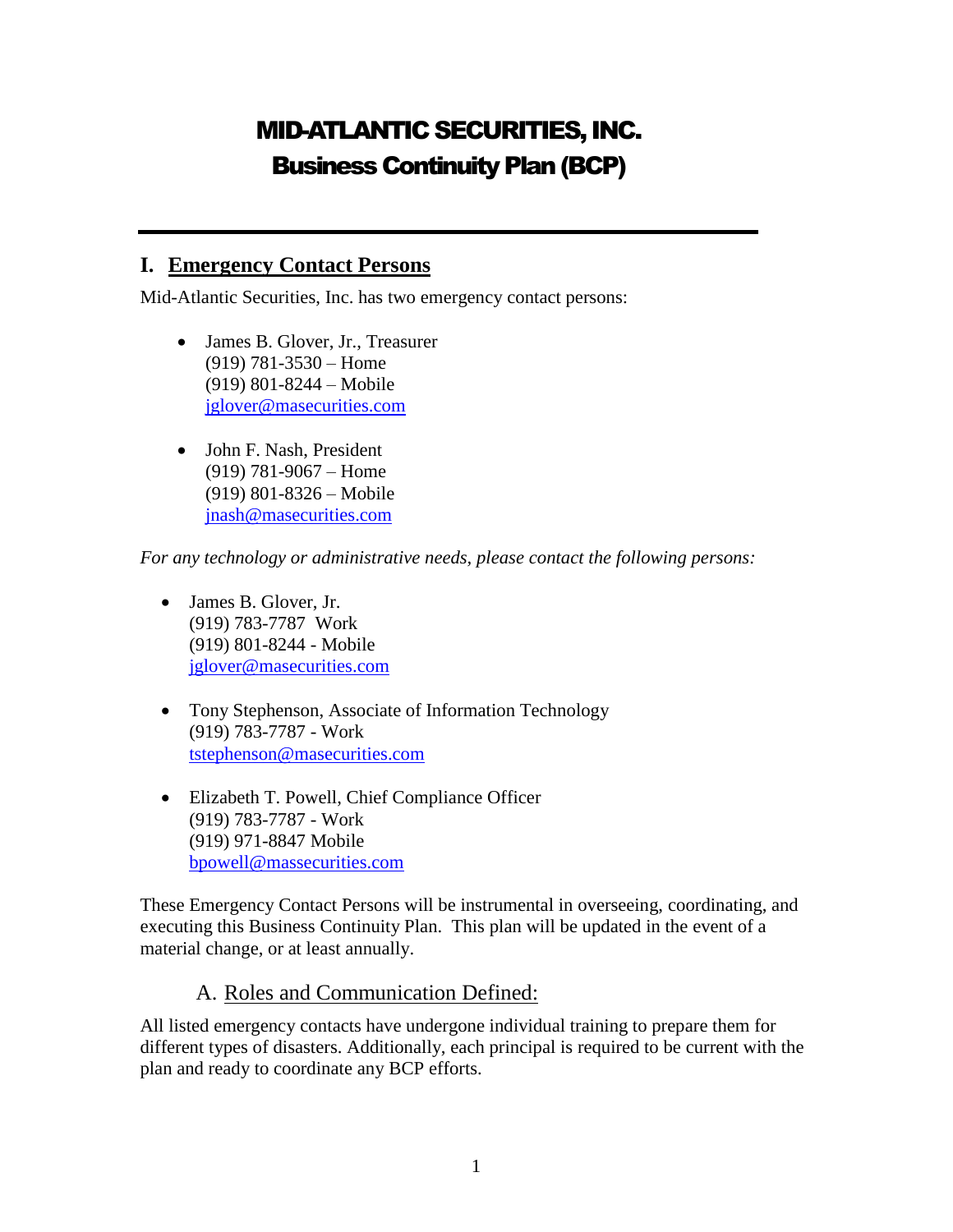To assist with communications, the firm has created a business continuity communication tool to allow for effective communications. Specifically, [headquarters@masecurities.com](mailto:headquarters@masecurities.com) has been established to enable all associated persons and vendors to notify all emergency and other BCP contacts at once. This e-mail address will forward messages to all emergency contact persons. All emergency contacts are to immediately respond to this email address and provide availability and contact information.

All Associated Persons are required to notify the Emergency Contacts through the BCP communication tool [\(headquarters@masecurities.com\)](mailto:headquarters@masecurities.com) and identify any situation defined as a disruption to business. This is to include existing or potential disturbances at any branch office location, including disruption in branch communications, facilities issue, incoming threat of significant storm, critical business disruption, threat of disaster, etc. This notification is to include detailed information, including date, description of disruption, location, magnitude, your contact information, status, etc.

#### **1. Example:**

An Advisor experiences a situation that the internet is not properly functioning. The Advisor sends an e-mail to [headquarters@masecurities.com](mailto:headquarters@masecurities.com) and provides the following information:

| Date:            | 08/01/2019                |
|------------------|---------------------------|
| Disruption:      | Internet disruption       |
| Location:        | Raleigh Main Office       |
| Others Effected: | Unknown $-$ assume others |
| Status:          | Waiting for Instruction   |
| Contact:         | cell-919-801-8244         |

BCP Contacts are to immediately coordinate with other BCP Contacts and delegate the following:

- Vendor Communications Leader
- Firm Management Communications
- Employee Communications
- Building Access
- Disaster Declaration and Alternate Facility Coordinator

**All Communications are to be copied to [headquarters@masecurities.com.](mailto:headquarters@masecurities.com) Following resolution of the issue, the CCO is to verify that a final resolution is reported and documented via summary e-mail to BCP communication tool.**

#### B. Training Program

Each new hire must receive a copy of the firm's business continuity plan and receive direct training by a principal listed as an emergency contact. During this training, there will be a discussion of various scenarios, ranging from technological disasters to regional disasters. Each office location must be able to apply the firm's plan to the location in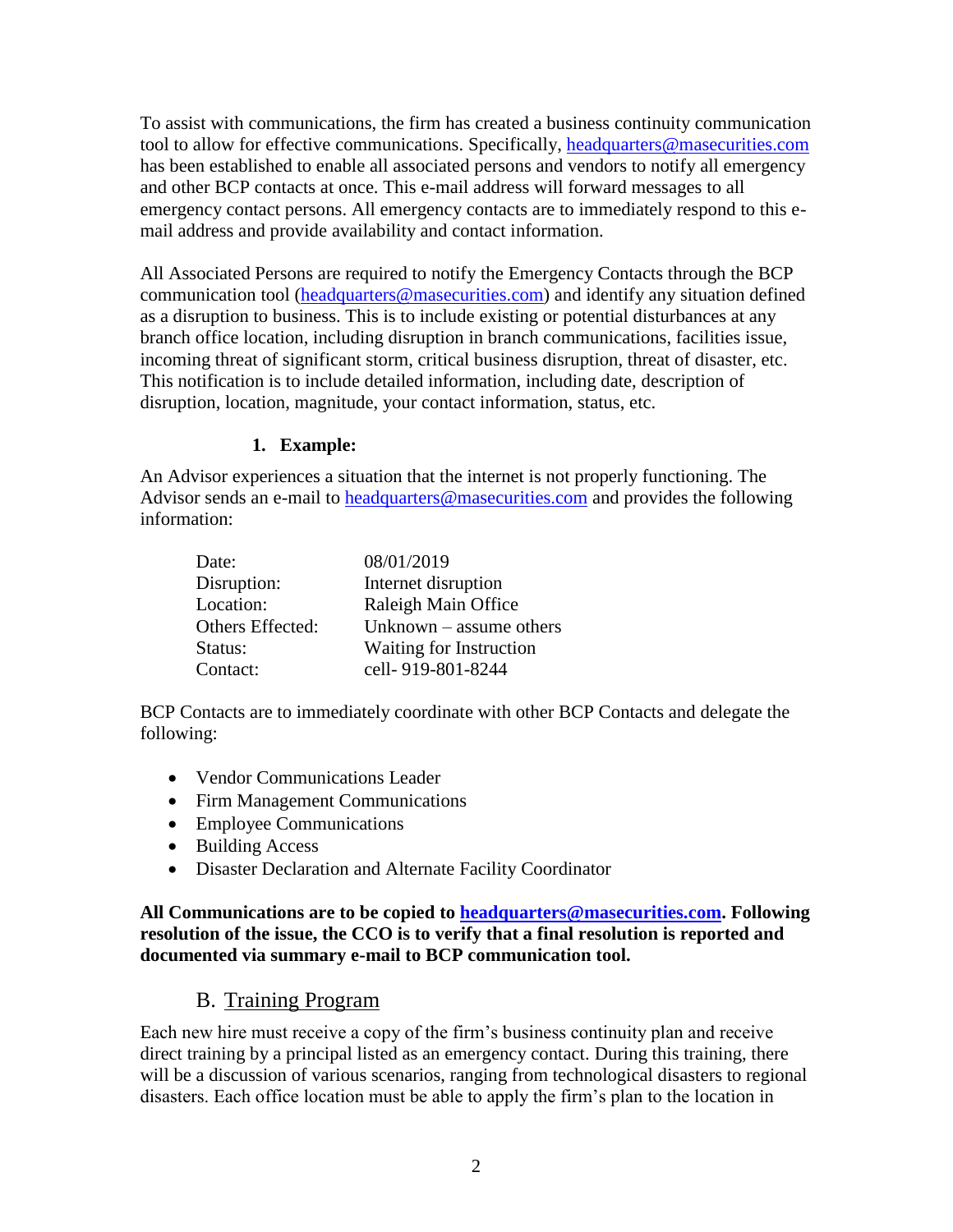which its employees work and understand the emergency contact tools. In the event that e-mail is inaccessible or inoperable, the Firm has developed alternate contacts, each located in separate geographic locations. Each backup has received training on how to respond and notify senior management of the situation. This alternate plan will ensure that a person of authority handles the situation until an emergency contact is reached.

### C. Emergency Situations and Required Testing

As a requirement, testing is to be performed not less than annually. Additionally, each time a business disruption occurs. The CCO is to periodically run tests of the BCP communication tool and verify that all parties are responsive.

### D. Senior Managers

All Executive Officers and/or Senior Managers are to receive a copy of the firm's plan annually or upon change and be requested to comment in writing with any comments and/or suggestions if applicable.

## **II. Firm Policy**

Our firm's policy is to respond to a Significant Business Disruption (SBD) by safeguarding employees' lives and firm property, making a financial and operational assessment, quickly recovering and resuming operations, protecting all of the firm's books and records, and allowing our customers to transact business. In the event that we determine we are unable to continue our business, we will assure customers prompt access to their funds and securities.

### A. Significant Business Disruptions (SBDs)

Our plan anticipates two kinds of SBDs, internal and external. Internal SBDs affect only our firm's ability to communicate and do business, such as a fire in our building. External SBDs prevent the operation of the securities markets or a number of firms, such as a terrorist attack, a city flood, or a wide-scale, regional disruption. Our response to an external SBD relies more heavily on other organizations and systems, especially on the capabilities of our clearing firm.

### B. Approval and Execution Authority

Elizabeth T. Powell, Chief Compliance Officer is responsible for approving the plan and for conducting the required annual review. Elizabeth T. Powell has the authority to execute this BCP.

#### C. Plan Location and Access

Our firm will maintain copies of its BCP plan and the annual reviews, and the changes that have been made to it for inspection. An electronic copy of our plan is located on the server in the BCP Plan.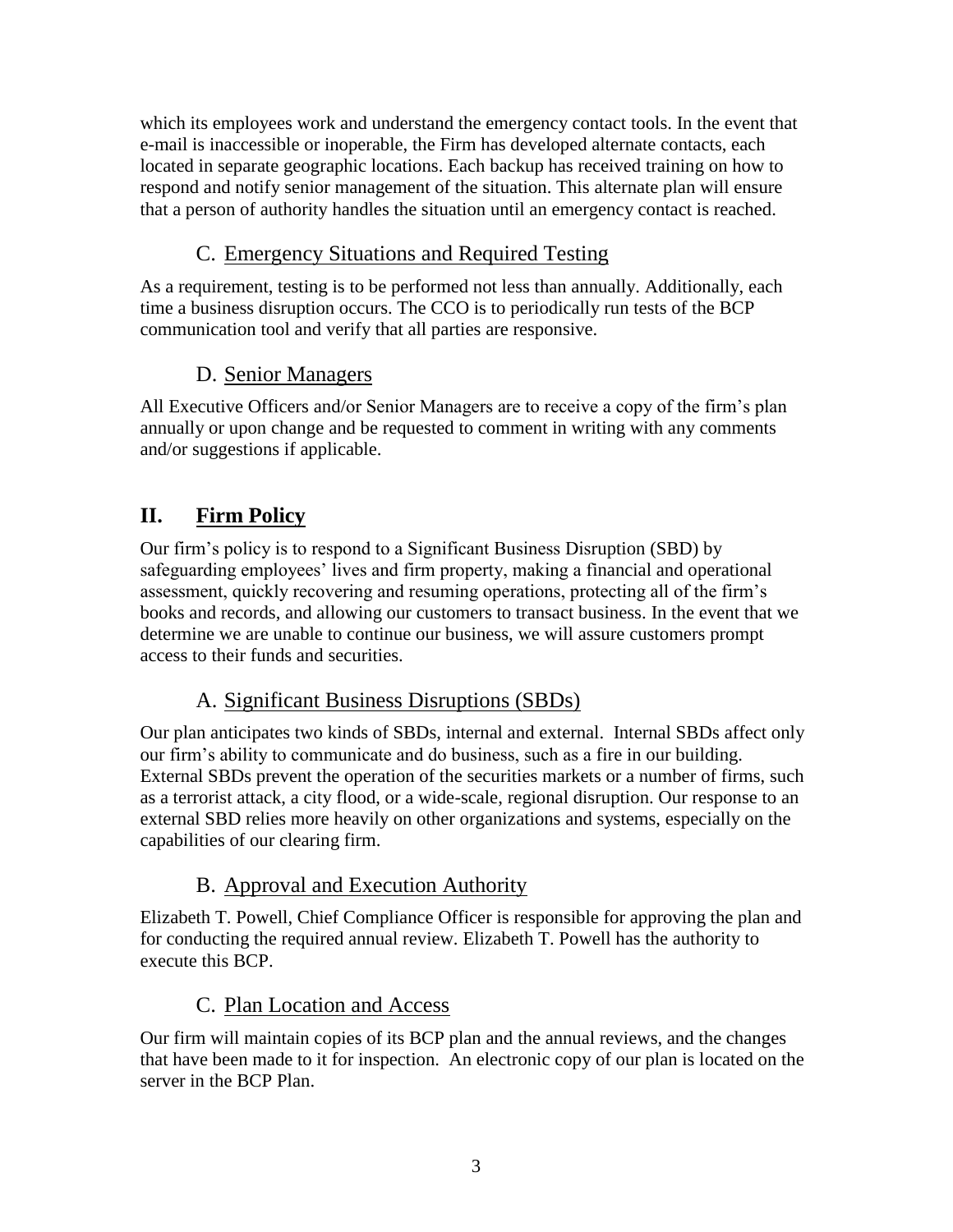### **III. Business Description**

Our firm conducts business in equity, fixed income, annuities, mutual funds and managed accounts. Our firm is an introducing firm and does not perform any type of clearing function for itself or others. Furthermore, we do not hold customer funds or securities. We accept and enter orders. All transactions are sent to our clearing firm, which executes our firm's orders, compares them, allocates them, clears and settles them. Our clearing firm also maintains our customers' accounts, can grant customers access to them, and delivers funds and securities. Some of the applications for mutual funds and annuities are sent directly to the companies by the representatives. Our firm services only retail customers. We do not engage in any private placements.

Our clearing firm is Raymond James and Associates, Inc. at 880 Carillon Parkway, St. Petersburg, FL.33716 *, 757-567-1000, www.raymondjames.com* and Correspondent Services can be reached at 1-800-248-8863 ext. 73990 or [CCD-ServiceRequests@Raymondjames.com.](mailto:CCD-ServiceRequests@Raymondjames.com)

Raymond James has also provided the following alternative contact in the event the first contact cannot be reached: Kerry Kelly 1-800-248-8863 ext.73996, [Kerry.Kelly@Raymondjames.com](mailto:Kerry.Kelly@Raymondjames.com)

### **IV. Office Locations**

Our Firm has offices located at the following addresses:

### A. Office Location #1

Our Location #1 Office is located at 4001 Barrett Dr., Suite 100, Raleigh, NC 27609. Its main telephone number is 919-783-7787. Our employees may travel to that office by means of foot or car. This is the main office for the firm with almost all books and records. We engage in order taking and entry at this location.

#### B. Office Location #2

Our Location #2 is located at 3901 Barrett Dr., Suite 317, Raleigh, NC 27609. Its main telephone number is 919-787-0415. Our representatives may travel to that office by foot or by car. We engage in order taking and entry at this location.

#### C. Office Location #3

Our location #3 Office is located at 2217 Crystal Spring Av., Suite 100, Roanoke, VA 24014. Its main telephone number is 540-344-4422. Our representatives may travel to that office by means of foot or car. We engage in order taking and entry at this location.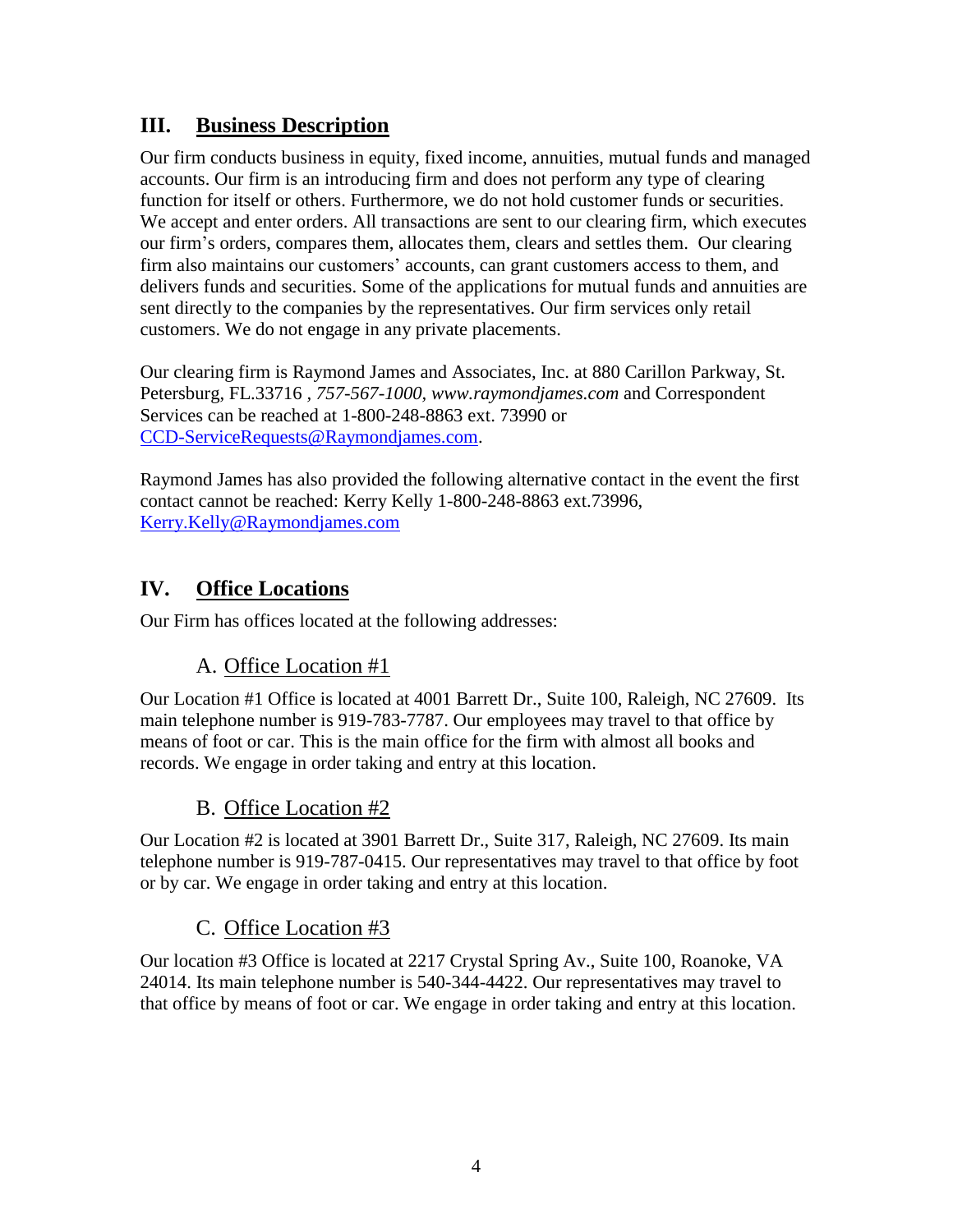#### D. Office Location #4

Our Location #4 Office is located at 2025 Woodbrook Ct., Charlottesville, VA 22901. Its main telephone number is 434-295-2091. Our representative lives there. We engage in order taking and entry at this location.

### E. Office Location #5

Our location #5 Office is located at 110-C Applecross Rd., Pinehurst, NC 28374. Its main telephone number is 910-692-1052. Our representatives may travel to that office by car. We engage in order taking and entry at this location.

### F. Office Location #6

Our location #6 Office is located at 763 Madison Rd., Suite 203, Culpeper, VA 22701. Its main telephone number is 540-829-6134. Our representative may travel to that office by car. We engage in order taking and entry at this location.

### G. Office Location #7

Our location #7 Office is located at 98 Cutter Mill Rd., Suite 273 South, Great Neck, NY 11021. Its main telephone number is 516-472-0900. Our representatives may travel to that office by car, bus, or train. We engage in order taking and entry at this location.

### H. Office Location #8

Our location #8 Office is located at 1251 Windsor Dr., Gallatin, TN 37066. Its main telephone number is 615-452-1775. Our representative lives here. We engage in order taking and entry at this location.

#### I. Office Location #9

Our location #9 Office is located at 221 Commerce Place, Suite B – Greensboro, NC 27401. Our representative may travel to that office by car from the Pinehurst office.

### **V. Alternative Physical Location(s) of Employees**

In the event of an SBD, we will move our staff from affected offices to the closest of our unaffected office locations. If none of our other office locations is available to receive those staff, we will move them to the homes of the principals of each office.

### **VI. Customers' Access to Funds and Securities**

Our firm does not maintain custody of customers' funds or securities, which are maintained at our clearing firm, Raymond James and Associates. In the event of an internal or external SBD, if telephone service is available, our registered persons will take customer orders or instructions and contact our clearing firm on their behalf, and if our Web access is available, our firm will post on our website that customers may access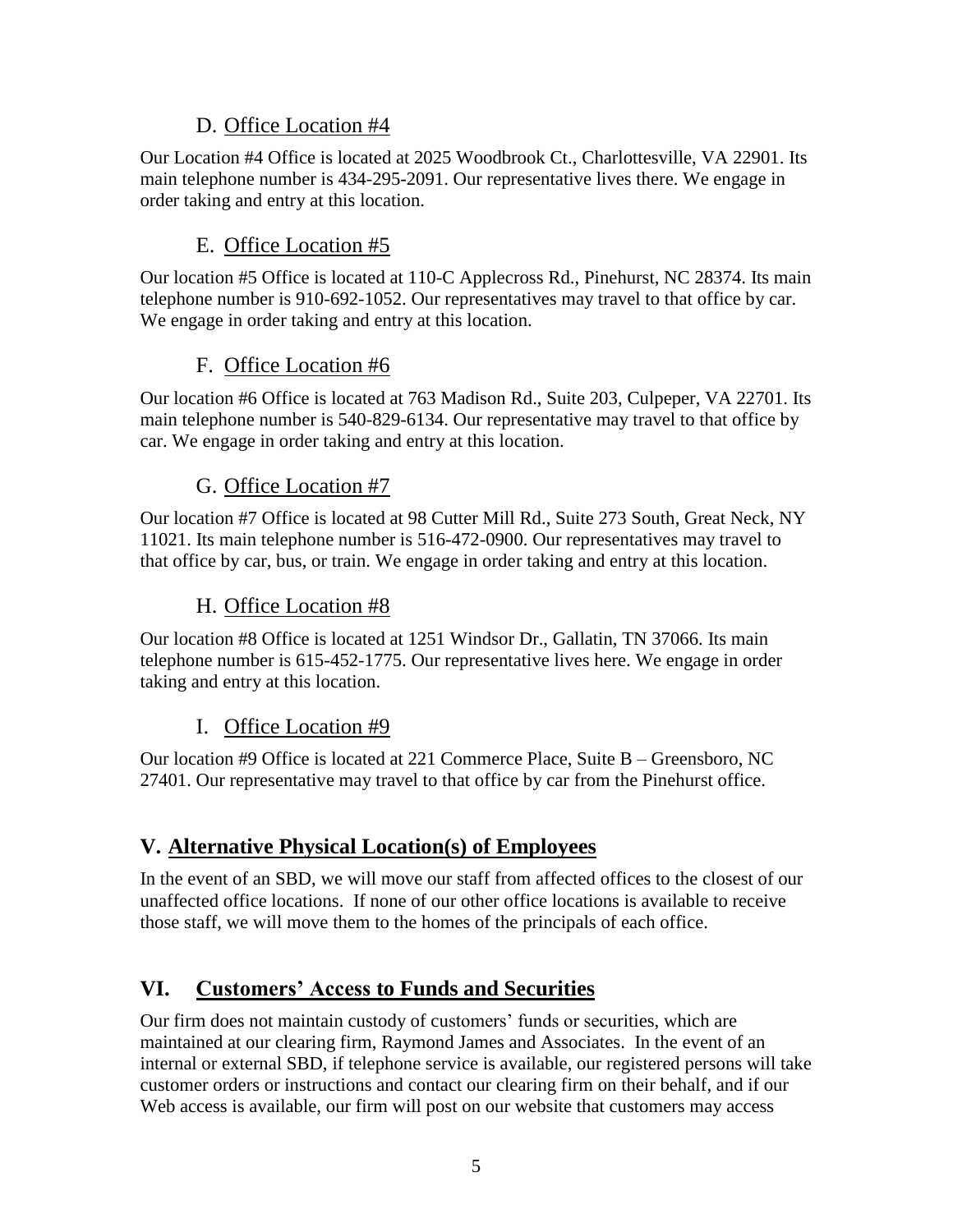their funds and securities by contacting James B. Glover - [jglover@masecurities.com](mailto:jglover@masecurities.com) or 919-801-8244. The firm will make this information available to customers through its disclosure policy.

If SIPC determines that we are unable to meet our obligations to our customers or if our liabilities exceed our assets in violation of Securities Exchange Act Rule 15c3-1, SIPC may seek to appoint a trustee to disburse our assets to customers. We will assist SIPC and the trustee by providing our books and records identifying customer accounts subject to SIPC regulation.

### **VII. Data Back-Up and Recovery (Hard Copy and Electronic)**

Our firm maintains its primary hard copy books and records and its electronic records at 4001 Barrett Dr., Raleigh, NC 27609. James B. Glover is responsible for the maintenance of these books and records. Our firm maintains the following document types and forms that are not transmitted to our clearing firms: New Account Forms with Suitability Information, Cash Blotters and copies of checks, Operation account for TowneBank, Mutual Fund and Annuity Direct Accounts, Client Information Forms, and Compliance Documents of the firm, Accounting documents of the firm, Clearing Firm Agreements, and Payroll.

Our firm maintains its back-up computer generated books and records at 3421 Williamsborough Ct., Raleigh, NC 27609. These records are in back up drives. James B. Glover, Treasurer – 919-804-8244 is responsible for the maintenance of these back-up books and records. We back up our records at least every week.

In the event of an internal or external SBD that causes the loss of our paper records, we will physically recover them from our back-up site. If our primary site is inoperable, we will continue operations from our back-up site or an alternate location. For the loss of electronic records, we will either physically recover the storage media or electronically recover data from our back-up site, or, if our primary site is inoperable, continue operations from our back-up site or an alternate location.

### **VIII. Financial and Operational Assessments**

### A. Operational Risk

In the event of an SBD, we will immediately identify what means will permit us to communicate with our customers, employees, critical business constituents, critical banks, critical counterparties, and regulators. Although the effects of an SBD will determine the means of alternative communication, the communications options we will employ will include telephone voice mail*,* secure e-mail and mobile phones. In addition, we will retrieve our key activity records as described in the section above, Data Back-Up and Recovery (Hard Copy and Electronic).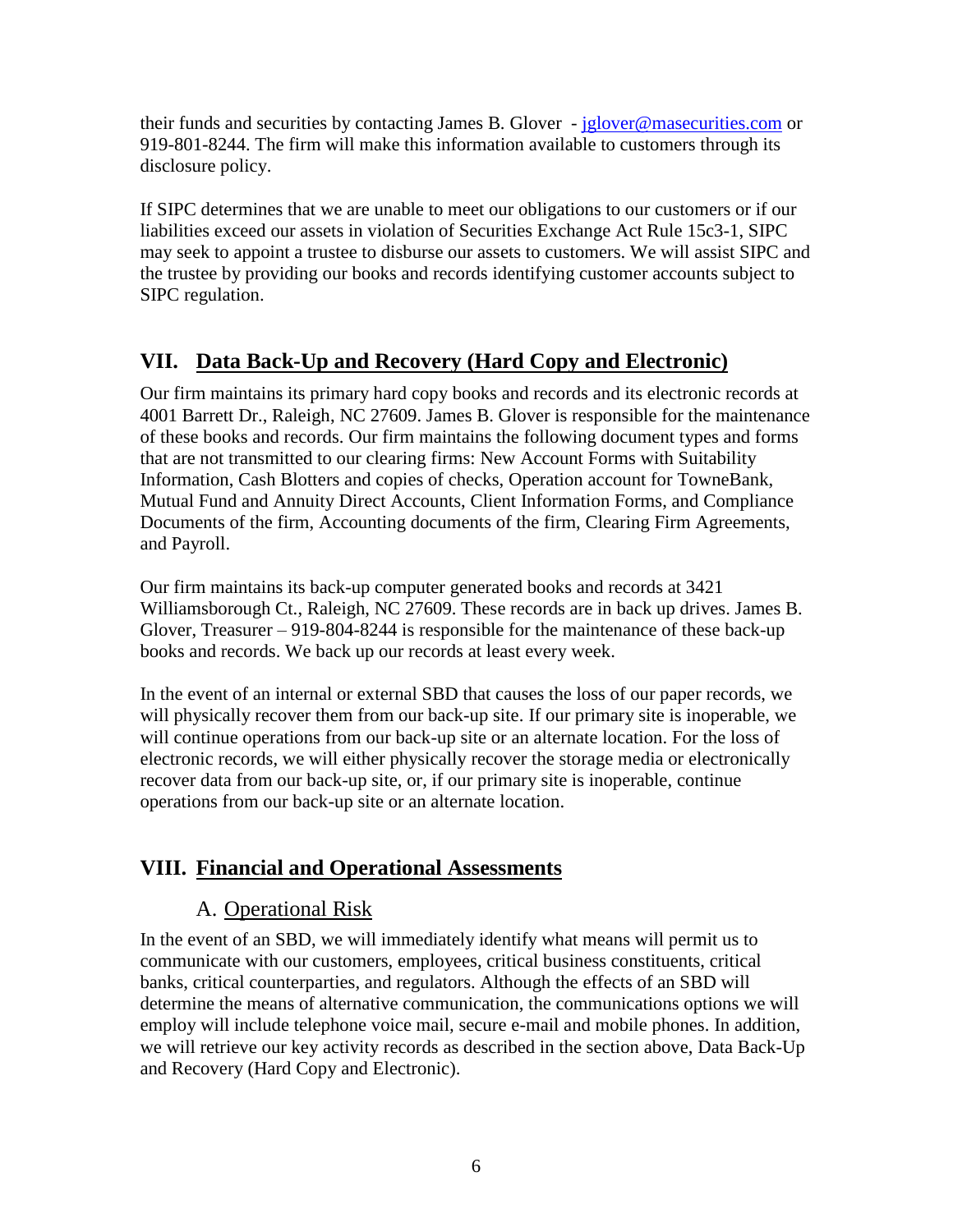#### B. Financial and Credit Risk

In the event of an SBD, we will determine the value and liquidity of our investments and other assets to evaluate our ability to continue to fund our operations and remain in capital compliance. We will contact our clearing firm, critical banks, and investors to apprise them of our financial status. If we determine that we may be unable to meet our obligations to those counterparties or otherwise continue to fund our operations, we will request additional financing from our bank or other credit sources to fulfill our obligations to our customers and clients. If we cannot remedy a capital deficiency, we will file appropriate notices with our regulators and immediately take appropriate steps to remedy the net capital deficiency.

### **IX. Mission Critical Systems**

Our firm's "mission critical systems" are those that ensure prompt and accurate processing of securities transactions, including order taking, entry, execution, comparison, allocation, clearance and settlement of securities transactions, the maintenance of customer accounts, access to customer accounts, and the delivery of funds and securities. More specifically, these systems include: those systems that our clearing firms have to execute all transactions and maintain all of our customer accounts. James B. Glover, Jr. will be responsible for notifying customers of alternative means of contacting the home office.

We have primary responsibility for establishing and maintaining our business relationships with our customers and have sole responsibility for our mission critical functions of order taking and entry. Our clearing firm provides, through contract, the execution, comparison, allocation, clearance and settlement of securities transactions, the maintenance of customer accounts, access to customer accounts, and the delivery of funds and securities.

Our clearing firm contract provides that our clearing firm will maintain a business continuity plan and the capacity to execute that plan. Our clearing firm represents that it will advise us of any material changes to its plan that might affect our ability to maintain our business. In the event our clearing firm executes its plan, it represents that it will notify us of such execution and provide us equal access to services as its other customers. If we reasonably determine that our clearing firm has not or cannot put its plan in place quickly enough to meet our needs, or is otherwise unable to provide access to such services, our clearing firm represents that it will assist us in seeking services from an alternative source.

Our clearing firm represents that it backs up our records. Our clearing firm represents that it operates a back-up operating facility in a geographically separate area with the capability to conduct the same volume of business as its primary site. Our clearing firm has also confirmed the effectiveness of its back-up arrangements to recover from a wide scale disruption by testing.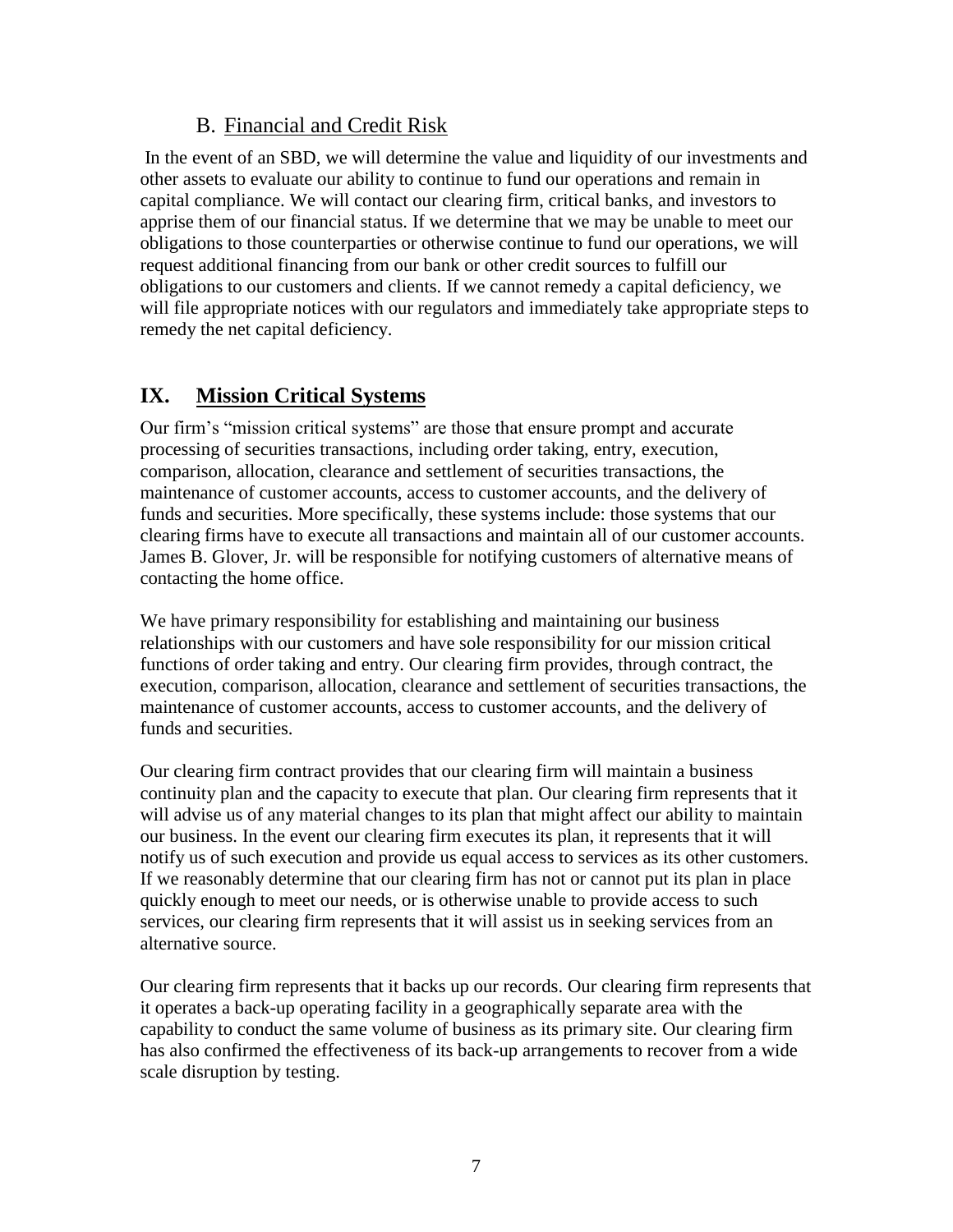Recovery-time objectives provide concrete goals to plan for and test against. They are not, however, hard and fast deadlines that must be met in every emergency situation, and various external factors surrounding a disruption, such as time of day, scope of disruption, and status of critical infrastructure—particularly telecommunications—can affect actual recovery times. Recovery refers to the restoration of clearing and settlement activities after a wide-scale disruption; resumption refers to the capacity to accept and process new transactions and payments after a wide-scale disruption. Our clearing firm will work to restore operations as soon as possible.

#### A. Our Firm's Mission Critical Systems

#### **1. Order Taking**

Currently, our firm receives orders from customers via telephone, fax, written instructions or personal visits to or by the customer. During an SBD, either internal or external, we will continue to take orders through any of these methods that are available and reliable, and in addition, as communications permit, we will inform our customers when communications become available to tell them what alternatives they have to send their orders to us. Customers will be informed of alternatives by voice mail, email, or telephone. If necessary, we will advise our customers to place orders directly with our clearing firm at 1-800-248-8863.

#### **2. Order Entry**

Currently, our firm enters orders by recording them on paper and electronically and sending them to our clearing firm electronically or telephonically. We place customer orders through Advisors Resource with Raymond James via electronic communications.

In the event of an internal SBD, we will enter and send records to our clearing firm by the fastest alternative means available, which include the same electronic communication systems from other computers and via telephone or fax. In the event of an external SBD, we will maintain the order in electronic or paper format and deliver the order to the clearing firm by the fastest means available when it resumes operations. In addition, during an internal SBD, we may need to refer our customers to deal directly with our clearing firm for order entry.

#### **3. Order Execution**

We do not execute the orders. They are done at our clearing firms.

#### **4. Other Services Currently Provided to Customers**

None.

#### B. Mission Critical Systems Provided by our Clearing Firm

Our firm relies, by contract, on our clearing firm to provide order execution, order comparison, order allocation, and the maintenance of customer accounts, delivery of funds and securities, and access to customer accounts.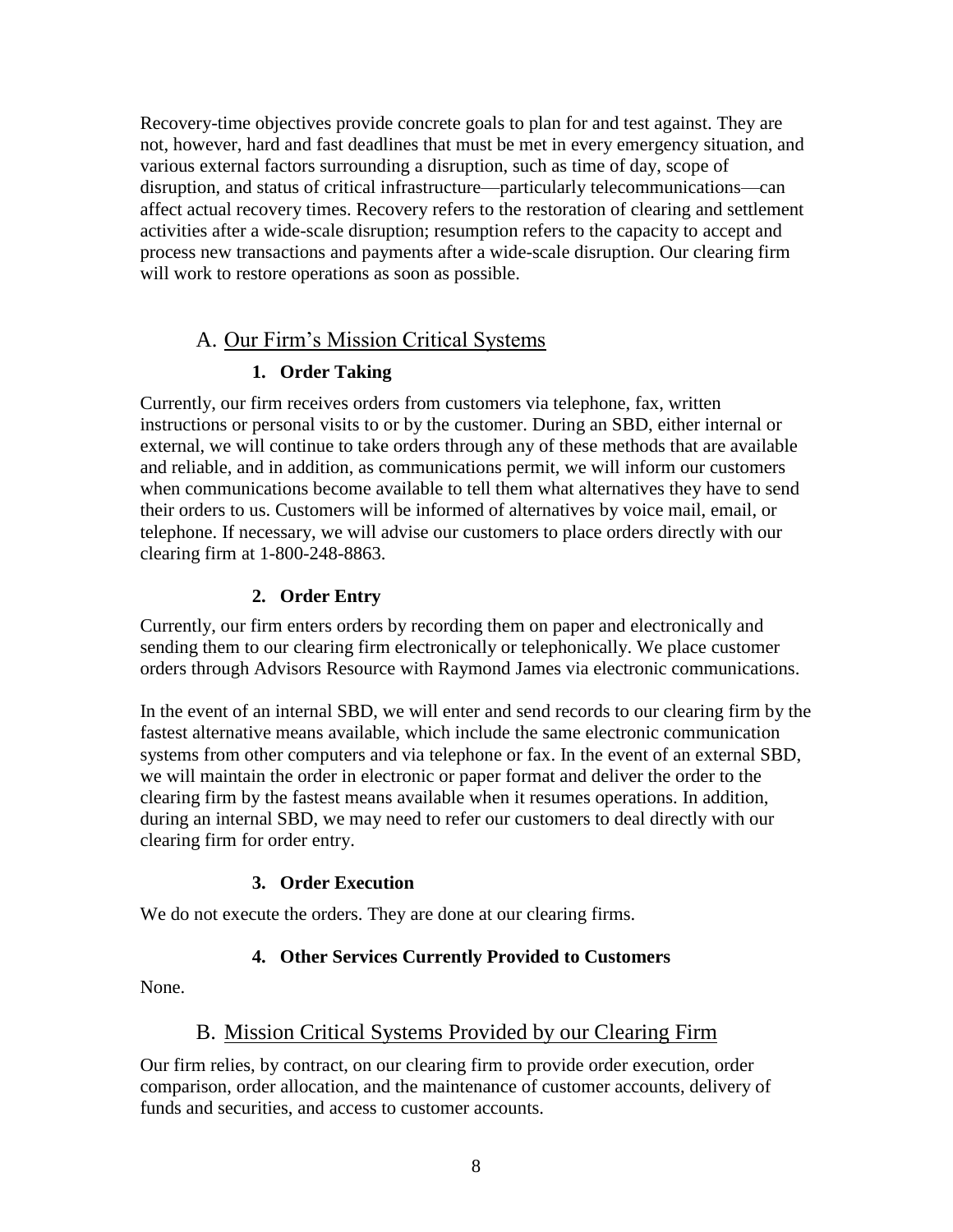### **X. Alternate Communications Between the Firm and Customers, Employees, and Regulators**

#### A. Customers

We now communicate with our customers using the telephone, e-mail, our website, fax, US mail, and in person visits at our firm or at the other locations. In the event of an SBD, we will assess which means of communication are still available to us and use the means closest in speed and form (written or oral) to the means that we have used in the past to communicate with the other party. For example, if we have communicated with a party by e-mail but the Internet is unavailable, we will call them on the telephone and follow up where a record is needed with paper copy in the US mail.

#### B. Employees

We now communicate with our employees using the telephone, e-mail, US mail, fax, and in person. In the event of an SBD, we will assess which means of communication are still available to us and use the means closest in speed and form (written or oral) to the means that we have used in the past to communicate with the other party. We will also employ a call tree so that senior management can reach all employees quickly during an SBD. The call tree includes all staff home and office phone numbers. We have identified persons, noted below, who live near each other and may reach each other in person:

| <b>Caller</b>        | <b>Call Recipients</b>                      |
|----------------------|---------------------------------------------|
| James B. Glover, Jr. | John F. Nash, Elizabeth Powell, Ken         |
|                      | Allman, Don Brown, Chuck Hunter, Noelle     |
|                      | McIntyre                                    |
| Elizabeth T. Powell  | Daniel Russler, Bobby Woronoff, Jin Lee,    |
|                      | <b>Jessica Titus</b>                        |
| John F. Nash         | Rosilyn Overton, Tony Stephenson, Brian     |
|                      | Early, Lou Orgera, James Lee, Jimmy Hill,   |
|                      | <b>Charlie Lefort</b>                       |
| <b>Chuck Hunter</b>  | John D. Zaleski, Robert Fraim, John Miller, |
|                      | Richard Harrington, Cathy Poe, Wendy        |
|                      | Pauley                                      |
| Noelle McIntyre      | Thomas Walters, Melanie G. Nichols,         |
|                      | <b>Suzanne Graham</b>                       |
| Don Brown            | <b>Stew Roberson</b>                        |

The person to invoke use of the call tree is: James B. Glover

Numbers are available on the Mid-Atlantic Securities, Inc. website. [www.midatlanticsecurities.com](http://www.midatlanticsecurities.com/)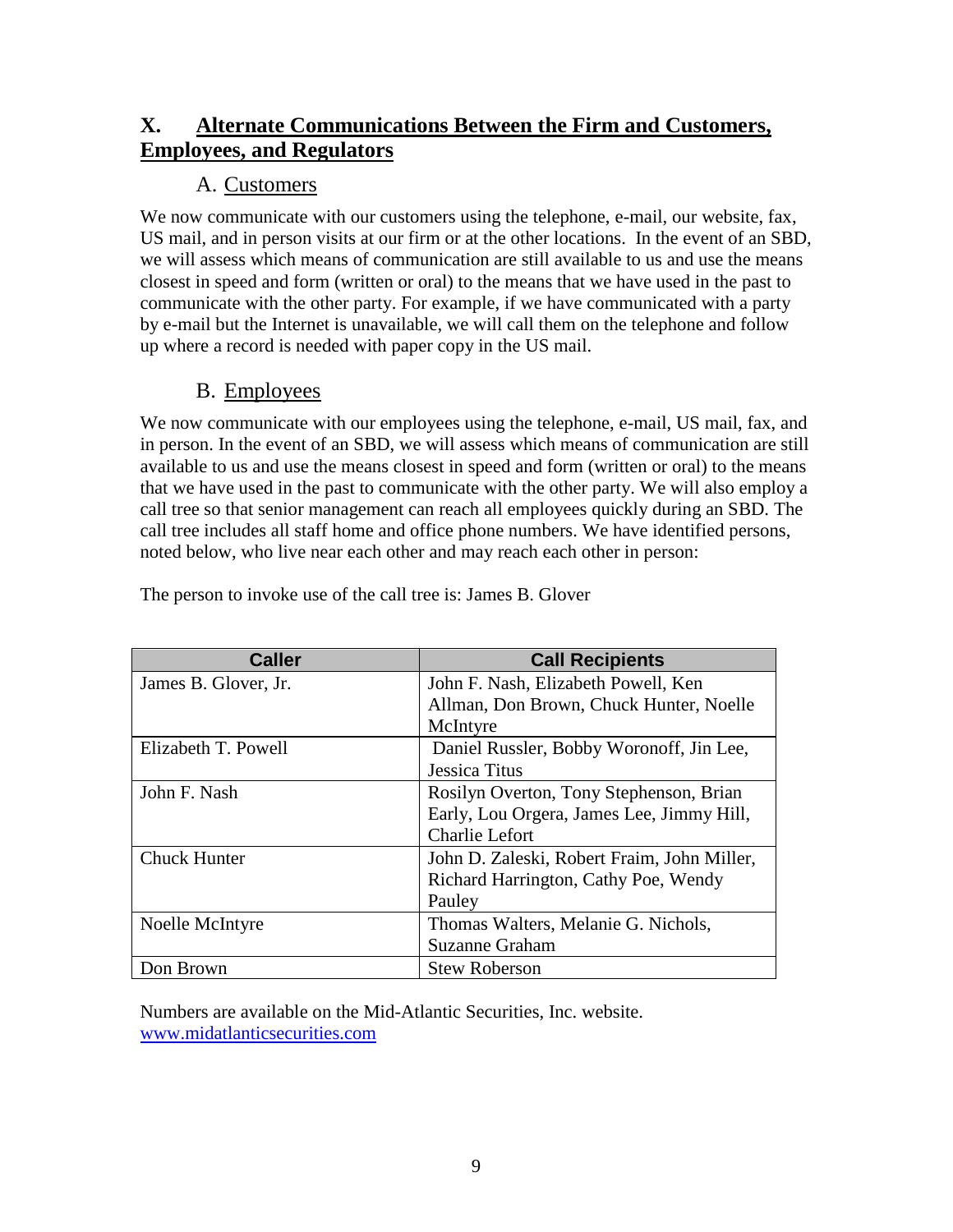#### C. Regulators

We are currently members of the following SRO: FINRA*.* We communicate with our regulators using the telephone, e-mail, fax, US mail, and in person. In the event of an SBD, we will assess which means of communication are still available to us and use the means closest in speed and form (written or oral) to the means that we have used in the past to communicate with the other party.

### **XI. Critical Business Constituents, Banks, and CounterParties**

### A. Business constituents

We have contacted our critical business constituents (businesses with which we have an ongoing commercial relationship in support of our operating activities, such as vendors providing us critical services), and determined the extent to which we can continue our business relationship with them in light of the internal or external SBD. We will quickly establish alternative arrangements if a business constituent can no longer provide the needed goods or services when we need them because of a SBD to them or our firm. We have entered into a supplemental contract with certain critical business constituents to provide such services. Our major supplier is Spectrum for internet access and Tricom for telephone access. Our alternative internet supplier is Windstream Communications.

### B. Banks

We have contacted our banks and lenders to determine if they can continue to provide the financing that we will need in light of the internal or external SBD. The bank maintaining our operating account is: TowneBank, 3535 Glenwood Ave., Raleigh, NC 27612. The bank maintaining our Proprietary Account of Introducing Brokers/Dealers (PAIB account) is Raymond James. If our banks and other lenders are unable to provide the financing, we will seek alternative financing through First National Bank.

### C. Counterparties

We have contacted our critical counterparties to determine if we will be able to carry out our transactions with them in light of the internal or external SBD. Where the transactions cannot be completed, we will work with our clearing firm or contact those counterparties directly to make alternative arrangements to complete those transactions as soon as possible.

### **XII. Regulatory Reporting**

Our firm is subject to regulation by: SEC, FINRA, NC Secretary of State, and other state regulators. We now file reports with our regulators using paper copies in the US mail, and electronically using fax, e-mail, and the Internet. In the event of an SBD, we will check with the SEC, FINRA, and other regulators to determine which means of filing are still available to us and use the means closest in speed and form (written or oral) to our previous filing method. In the event that we cannot contact our regulators, we will